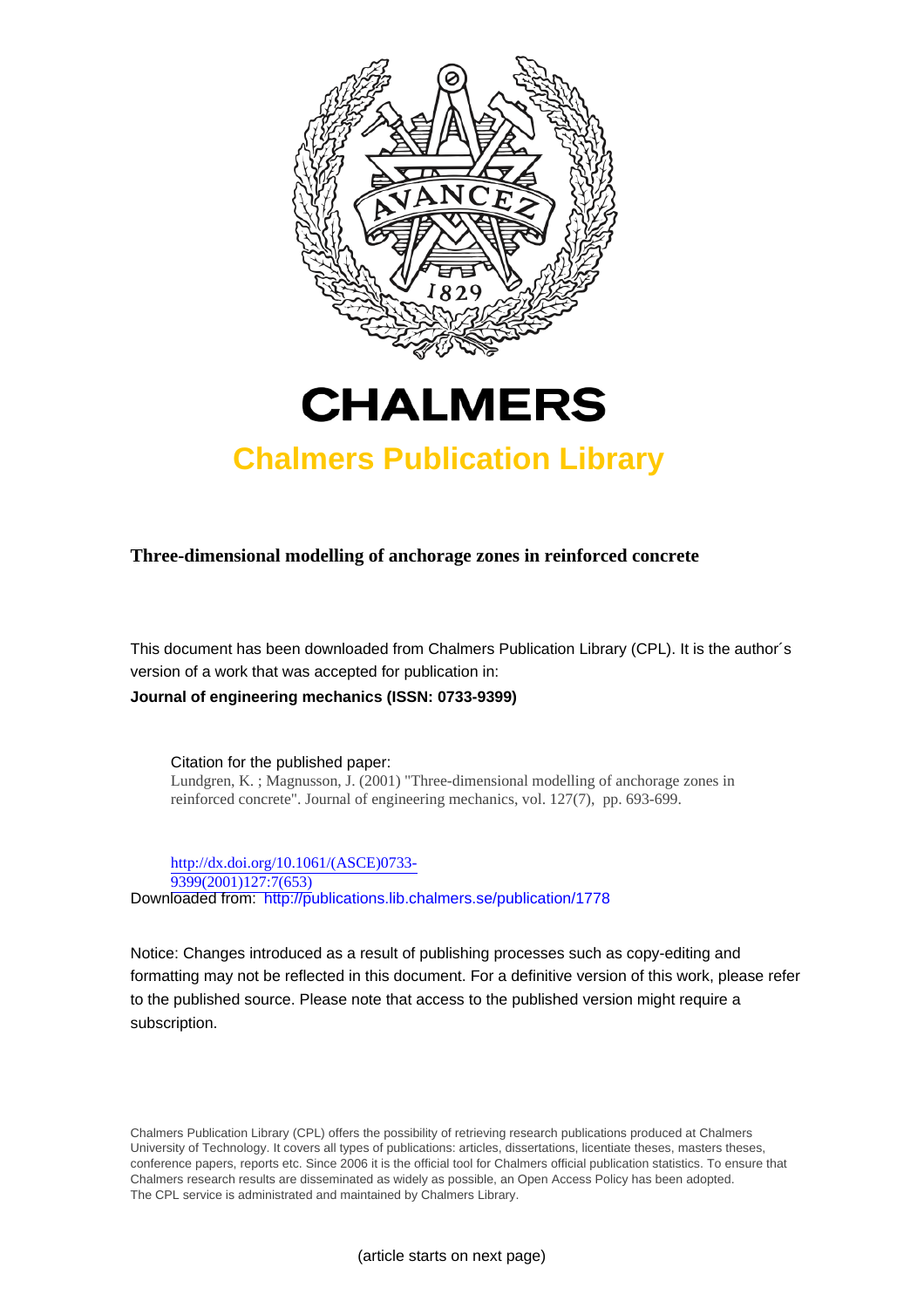# **THREE-DIMENSIONAL MODELLING OF ANCHORAGE ZONES IN REINFORCED CONCRETE K. Lundgren<sup>1</sup> and J. Magnusson<sup>2</sup>**

1) Assistant Professor, Division of Concrete Structures, Chalmers University of Technology, SE-412 96 Göteborg, Sweden. 2) Ph.D., Division of Concrete Structures, Chalmers University of Technology, and AB Jacobson & Widmark.

**ABSTRACT:** A model describing bond between deformed reinforcement bars and concrete was developed, which considers the splitting stresses of the bond action. The model was previously verified against pull-out tests of various geometries. In this study it is used in three-dimensional finite element analyses of different anchorage situations. One application was lapped reinforcement splices, in beams and in frame corners. Another application was bars anchored in beam-ends with varying support conditions. When no additional confinement from the support reaction was present, splitting cracks appeared, which reduced the anchorage capacity both in the analyses and in the tests. Analyses and tests of the anchorage at end regions of simply supported beams showed that the main part of the tensile force transfer between reinforcement and concrete takes place above or close to the support. It can be concluded that the bond model could describe the behaviour of the different anchorage situations for both normal- and high-strength concrete in a satisfactory way, and thus can be used for further studies of different anchorage situations.

**Key words:** Reinforced concrete, Anchorage, Bond model, Finite element analyses, Splitting effects, Support conditions, Lapped splice, Non-linear fracture mechanics.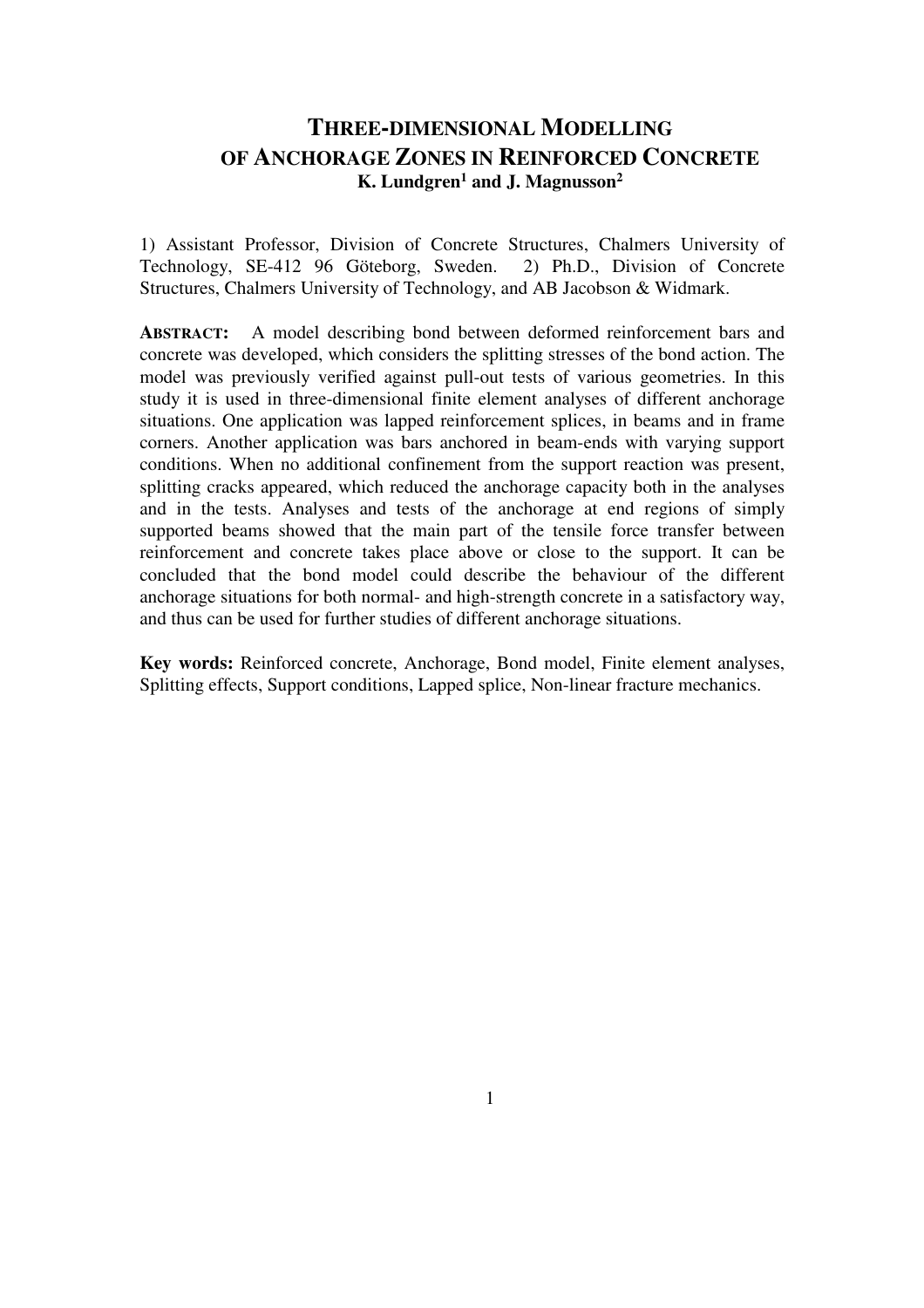#### **BACKGROUND**

When reinforced concrete structures are analysed, perfect bond between the reinforcement and the concrete is perhaps the most frequent assumption. Especially when the overall behaviour of a larger structure is examined, this assumption is often sufficient. Nevertheless, if one is interested in following the crack development more thoroughly, the bond mechanism needs to be taken into account. The most usual way to do this is to employ bond versus slip relations as input. However, the bond versus slip depends on the structure and its response. To assume a reasonable bond versus slip relation is difficult; parameters such as the actual concrete cover, the amount of transverse reinforcement, and whether the reinforcement will begin to yield, need to be taken into account. Yet, if one wishes to study crack development in structural members, for example, then this way of taking the bond mechanism into account offers a sufficient level of accuracy and detail.

However, for more detailed analyses of parts of a structural member where the bond mechanism plays a decisive role, a more refined model for the bond is needed. This is needed mainly for analyses of anchorage regions, such as in splices and anchorage of the reinforcement at end regions, but also for analyses of the rotational capacity, where the bond plays a crucial part. A requirement for this type of model is that the bond mechanism is described in such a way that the bond versus slip achieved in a structure is a result of the analysis, rather than an input. Another requirement is that the model includes not only the bond stresses, but also the splitting stresses that result from the anchorage. Two such models that can be used in finite element analyses have been found in the literature: the model by Åkesson (1993) and the one by Cox and Herrmann (1998, 1999), see also Cox (1994). They are both elasto-plastic models, with yield surfaces to limit the stresses. A drawback to Åkesson's model is that there is no upper limit of the bond stress; the bond stress can thus become infinitely high as long as enough normal stress is present. This does not agree with the experimental results of, for example, Robins and Standish (1984). Their tests showed that lateral confinement changed the failure mode from splitting failure to pull-out failure. Yet, further increase of the lateral confinement had no effect on the bond capacity. The model by Cox (1994) does not have this drawback. This model is a more general model of the bond mechanism than the model by Åkesson.

In the present work, a new model which directly uses the basic mechanisms to describe the yield surface was used. As the models of Åkesson, and Cox and Herrmann, it is suited for detailed three-dimensional analyses. The splitting stresses caused by the bond action are included, and the bond stress depends not only on the slip, but also on the radial deformation between the reinforcement bar and the concrete. Thereby, the influence of the surrounding structure is included, so that the bond stress will decrease if the concrete splits, or the reinforcement starts yielding. The model used was earlier verified against pull-out tests with various geometry and with both monotonic and cyclic loading; see Lundgren and Gylltoft (2000). Here, results from finite element analyses of anchorage regions in larger structures are presented and compared with test results.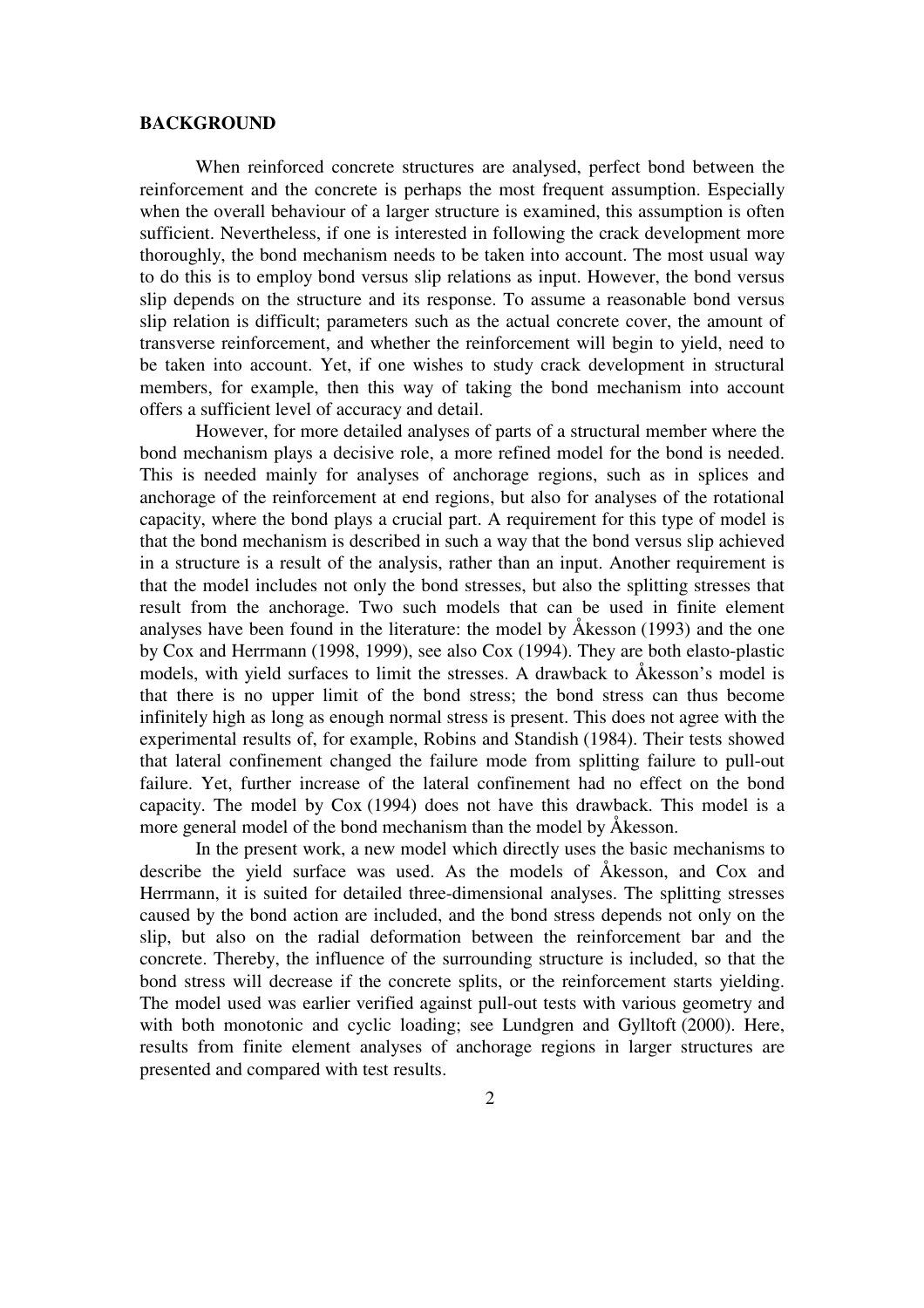#### **THEORETICAL MODEL**

The theoretical model is briefly presented here; for more details see Lundgren and Gylltoft (2000), or Lundgren (1999). In the finite element program DIANA, there are interface-elements available, which describe a relation between the traction **t** and the relative displacement **u** in the interface. These interface elements are used at the surface between the reinforcement bars and the concrete. The physical interpretations of the variables  $t_n$ ,  $t_t$ ,  $u_n$  and  $u_t$  are shown in Fig. 1.

The model is a frictional model, using elasto-plastic theory to describe the relations between the stresses and the deformations. The yield surface is defined by two functions, one describing the friction  $F_I$ , assuming that the adhesion is negligible. The other yield function,  $F_2$ , describes the upper limit at a pull-out failure.  $F_2$  is determined from the stress in the inclined compressive struts that results from the bond action, see Fig. 2.

$$
F_1 = |t_t| + \mu t_n = 0
$$
\n
$$
F_2 = t_t^2 + t_n^2 + c \cdot t_n = 0
$$
\n(1)

The yield surface is shown in Fig. 2. For plastic loading along the yield function describing the upper limit,  $F_2$ , an associated flow rule is assumed. For the yield function describing the friction,  $F_1$ , a non-associated flow rule is assumed, for which the plastic part of the deformations is

$$
d\mathbf{u}^{\mathbf{p}} = d\lambda \frac{\partial G}{\partial t}, \qquad G = \frac{|u_t|}{u_t} t_t + \eta t_n = 0 \tag{3}
$$

For the hardening rule of the model, a hardening parameter  $\kappa$  is established, approximately equal to the applied slip. The variables  $\mu$  and  $c$  in the yield functions are assumed to be functions of  $\kappa$ . The coefficient of friction,  $\mu$ , is assumed to vary from 1.0 down to 0.4 during the hardening, and the stress in the inclined compressive struts, *c*, is chosen to be the same as the uniaxial compression curve of the concrete. The parameter  $\eta$  is assumed to be constant for monotonic loading. The model can also be used for cyclic loading.



Figure 1 Physical Interpretation of the Variables  $t_n$ ,  $t_t$ ,  $u_n$  and  $u_t$ .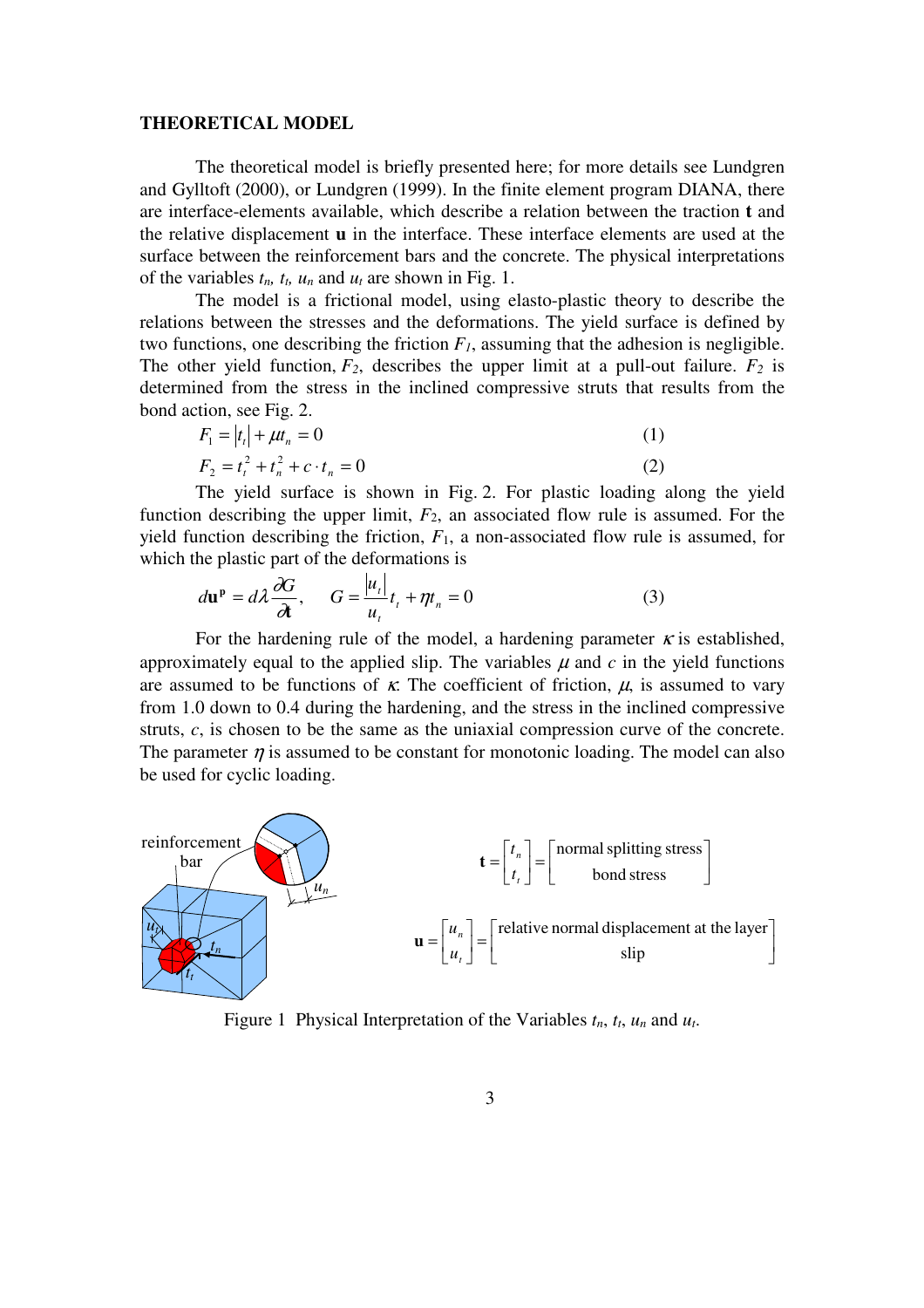

Figure 2 The Yield Surface of the Theoretical Model.

# **FINITE ELEMENT ANALYSES OF ANCHORAGE REGIONS**

Three-dimensional finite element analyses of anchorage regions were carried out. The concrete and the main reinforcement were modelled with eight-node solid elements, using non-linear fracture mechanics and a rotating crack model based on total strain for the concrete; see TNO (1998). The deformation of one crack was smeared over a length corresponding to the size of one element. The hardening in compression was described by the expression of Thorenfeldt *et al.* (1987). Necessary material data for the concrete were estimated, according to the expressions in CEB (1993) and CEB (1995), from the compressive cylinder strength. For the tension softening, the curve by Hordijk *et al*. was chosen, as described in TNO (1998). The constitutive behaviour of the reinforcement steel was modelled by the von Mises yield criterion with associated flow and isotropic hardening. The yield capacity of the steel was approximately 500 MPa. For more information about the properties of the reinforcement, see Magnusson (2000) and Lundgren (1999). The compressive and the transverse reinforcement were modelled as "embedded" reinforcement, meaning that perfect bond between the concrete and the reinforcement was assumed. The bond mechanism between the concrete and the main reinforcement bars was described by the new model using special interface elements.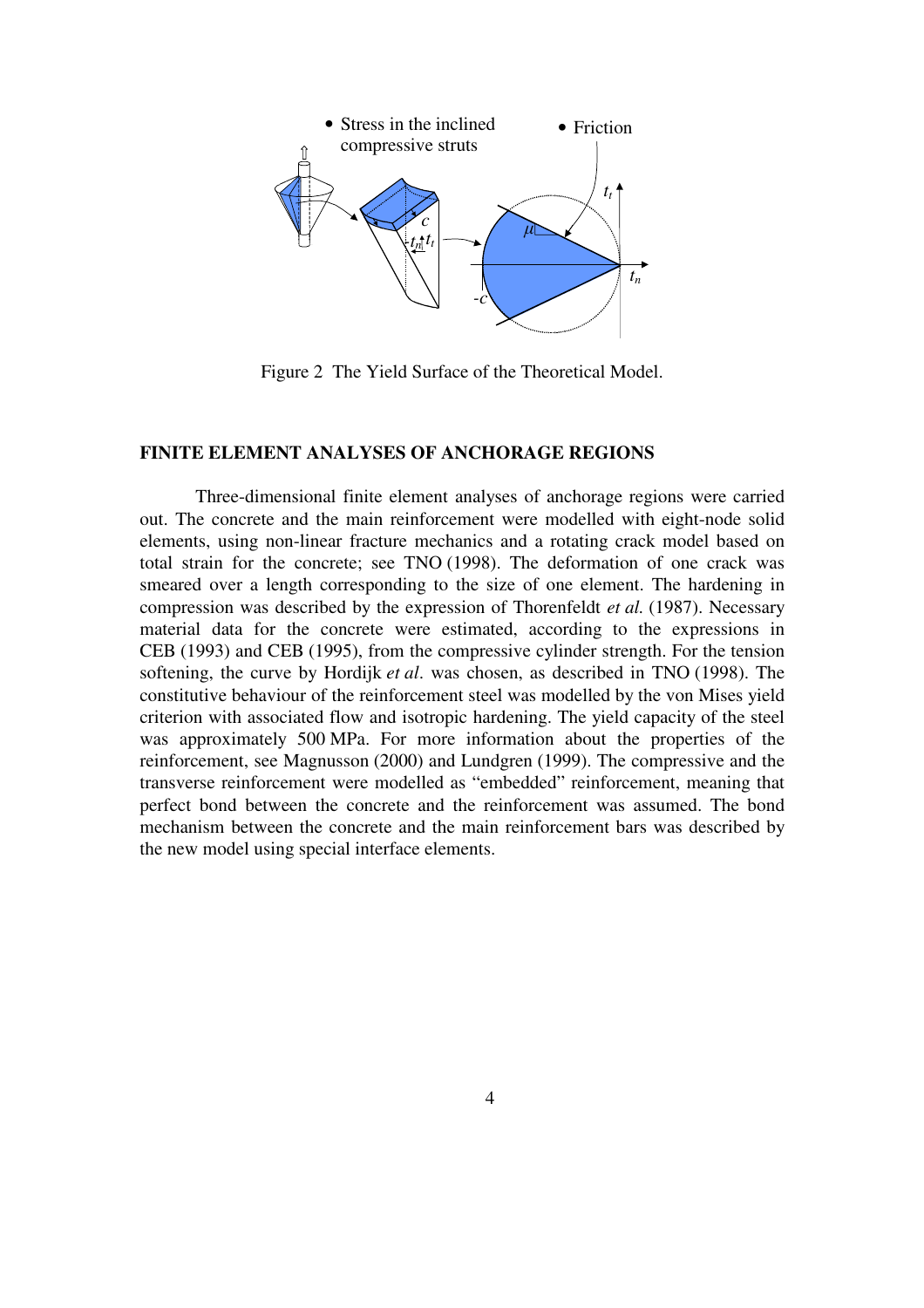| Beam          | Stirrups | $f_{c}$ <sub>c</sub> $l$ | Failure                                | Mid-span                                    | Tensile force $1$ |            |               |
|---------------|----------|--------------------------|----------------------------------------|---------------------------------------------|-------------------|------------|---------------|
| number        |          |                          | load                                   | Displ.                                      | Outer corner      | Centre bar | Inner corner  |
|               |          |                          | $Q_{\scriptscriptstyle m\alpha\gamma}$ | at $Q_{\scriptscriptstyle m \alpha \alpha}$ | <b>bars</b>       |            | <b>bars</b>   |
|               |          | [MPa]                    | [kN]                                   | $\lceil$ mm $\rceil$                        | [kN]              | [kN]       | [kN]          |
| <b>NSC-45</b> |          | 27.0                     | 90.7                                   | 5.0                                         | 56.8 / 56.1       | 56.1/64.9  | 50.7/79.3     |
| analysis      |          |                          | 83.0                                   | 6.3                                         | 44.3              | 71.5       | 49.0          |
| <b>NSC-47</b> | 5ø6 s90  | 29.3                     | 107.2                                  | 6.8                                         | 70.0/71.2         | 74.7/83.0  | 81.8/82.2     |
| analysis      |          |                          | 135.2                                  | 11.7                                        | 86.1              | 107.2      | 95.5          |
| <b>NSC-49</b> | 9ø8 s45  | 30.3                     | 142.4                                  | 11.1                                        | 119.9 / 117.7     | 76.4/65.6  | 120.4 / 120.9 |
| analysis      |          |                          | 161.5                                  | 13.2                                        | 104.9             | 116.0      | 127.2         |
| $HSC-45$      |          | 61.3                     | 79.8                                   | 3.9                                         | 37.8/38.6         | 53.7/70.2  | 54.6 / 67.7   |
| analysis      |          |                          | 87.0                                   | 5.0                                         | 45.9              | 56.0       | 52.7          |
| $HSC-47$      | 3ø8 s80  | 62.0                     | 99.8                                   | 5.4                                         | 60.2 / 46.9       | 51.1/76.9  | 64.1/49.0     |
| analysis      |          |                          | 117.3                                  | 8.9                                         | 66.4              | 78.3       | 82.0          |
| <b>HSC-49</b> | 6ø10 s32 | 62.7                     | 167.4                                  | 10.8                                        | 127.0 / 123.3     | $-1112.7$  | 97.7 / 124.6  |
| analysis      |          |                          | 152.6                                  | 11.2                                        | 85.2              | 103.9      | 115.9         |

Table 1 Results from Tests and Analyses of Beams with Lapped Tensile Splices

<sup>1)</sup> Two values from the test, since the force was measured on each end of the splice. One value from the analyses, due to the assumed symmetry.

## **Lapped reinforcement splices**

*Splices in beams* 

Tests and analyses of the anchorage in splice regions were carried out. A total of sixteen beams were tested; six of these were analysed and will be discussed in greater detail here. For more information about the tests, see Magnusson (2000). The beams had tensile reinforcement spliced in the mid-span, and the effect of transverse reinforcement along a fully lapped splice was studied. The beams were simply supported and loaded in four-point bending, with a shear span of 420 mm and a free span of 2.0 m. They were 200 mm wide and 240 mm deep. The splice lengths used were 200 mm for the high-strength concrete beams and 400 mm for the normalstrength concrete beams; this was done to obtain splice failure, and so that the splice strength would be approximately the same for both concrete types.

All of the beams were under-reinforced with three K500ST  $\phi$ 20 bars provided as tensile reinforcement, and with a compressive reinforcement of two K500ST ø16 bars. The clear concrete cover to the tensile reinforcement was 20 mm. Stirrups of the reinforcement type K500 ST (ø6, ø8 and ø10) were used, with spacing along the splice as shown in Table 1. To ensure that the failure occurred in the mid-span, welded transverse cross-bars were used at the support.

The finite element mesh used in the analyses is shown in Fig. 3. To reduce the time required to run the analyses, only half of one beam was modelled, using the symmetry line in the mid-span. The deformations of the reinforcement bars at the mid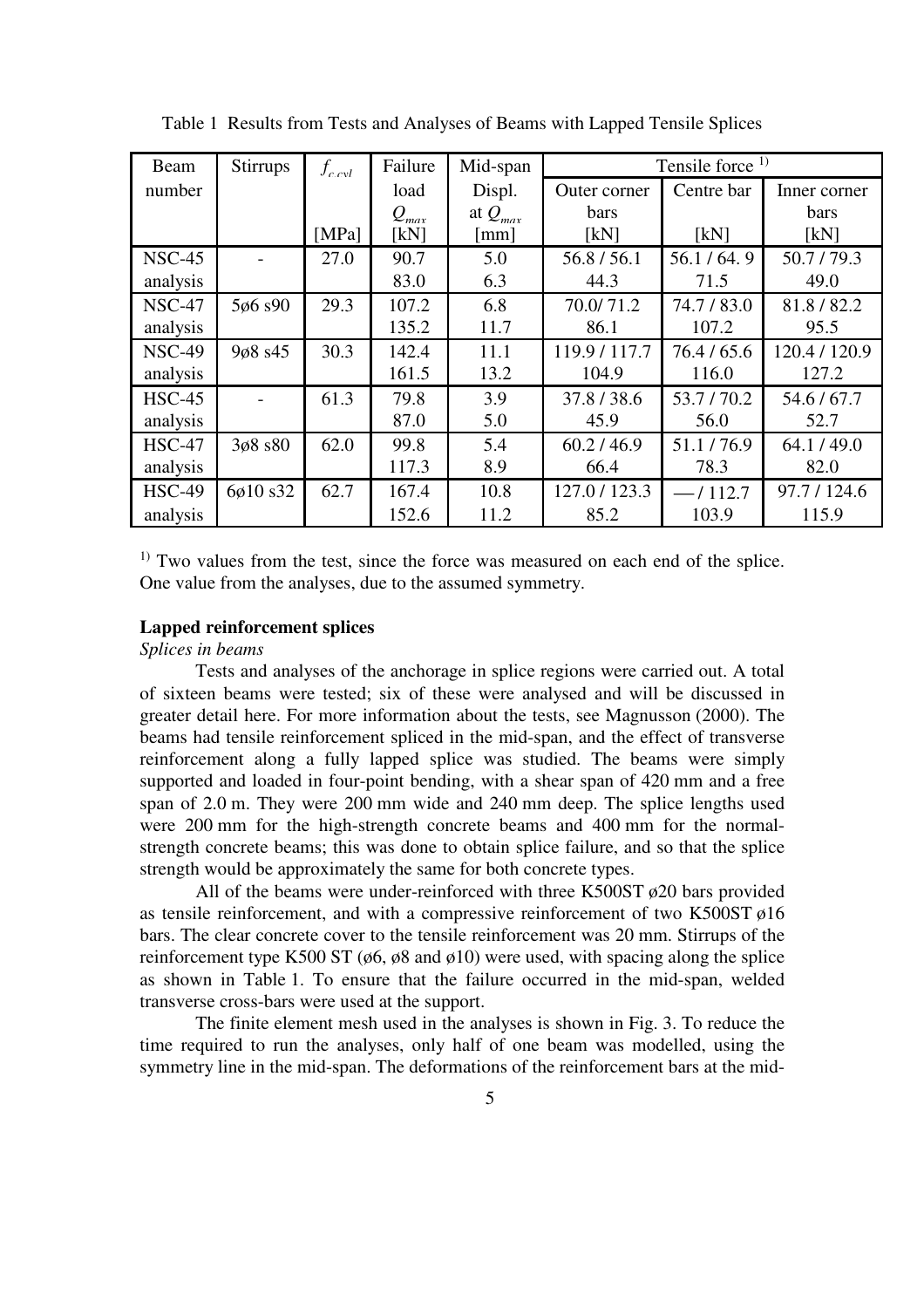span were tied to each other as can be seen in the enlarged part in Fig. 3. In the tests, the corner reinforcement bars from one half of the beam were both outer reinforcement bars. However, in the modelled beam half, the corner reinforcement bars were one outer and one inner corner bar, in order to be able to use a symmetry line at mid span. Since the splice length differed between the beams with normalstrength concrete and high-strength concrete, the mesh was adjusted for that. The only other feature that differed between the tests was the amount of stirrups along the splice; since the transverse reinforcement was modelled as embedded reinforcement, this could be adjusted without changing the mesh.

In all of the tests on beams with spliced reinforcement, as well as in the analyses, fracture of the splice limited the capacity. An example of a crack pattern obtained in an analysis is shown in Fig. 3. Bending cracks along the beam appeared at first; thereafter splitting cracks at the splice reached the outer surface. When there was no transverse reinforcement along the splice, this occurred at maximum load. However, when there was transverse reinforcement, the load could be increased after the splitting cracks had penetrated the cover. In all of the analyses, the splitting cracks resulted in longitudinal cracks following the reinforcement bars on the bottom face of the beam. At the maximum load, the bending crack at the end of the splice became very large in all of the analyses. This behaviour corresponds well with what was observed in the tests.



Figure 3 The Finite Element Mesh used in the Analyses of the Beams with Lapped Splices. Results are from the Analysis of HSC-45, at the Maximum Load. Grey Marked Regions Indicate Cracked Concrete.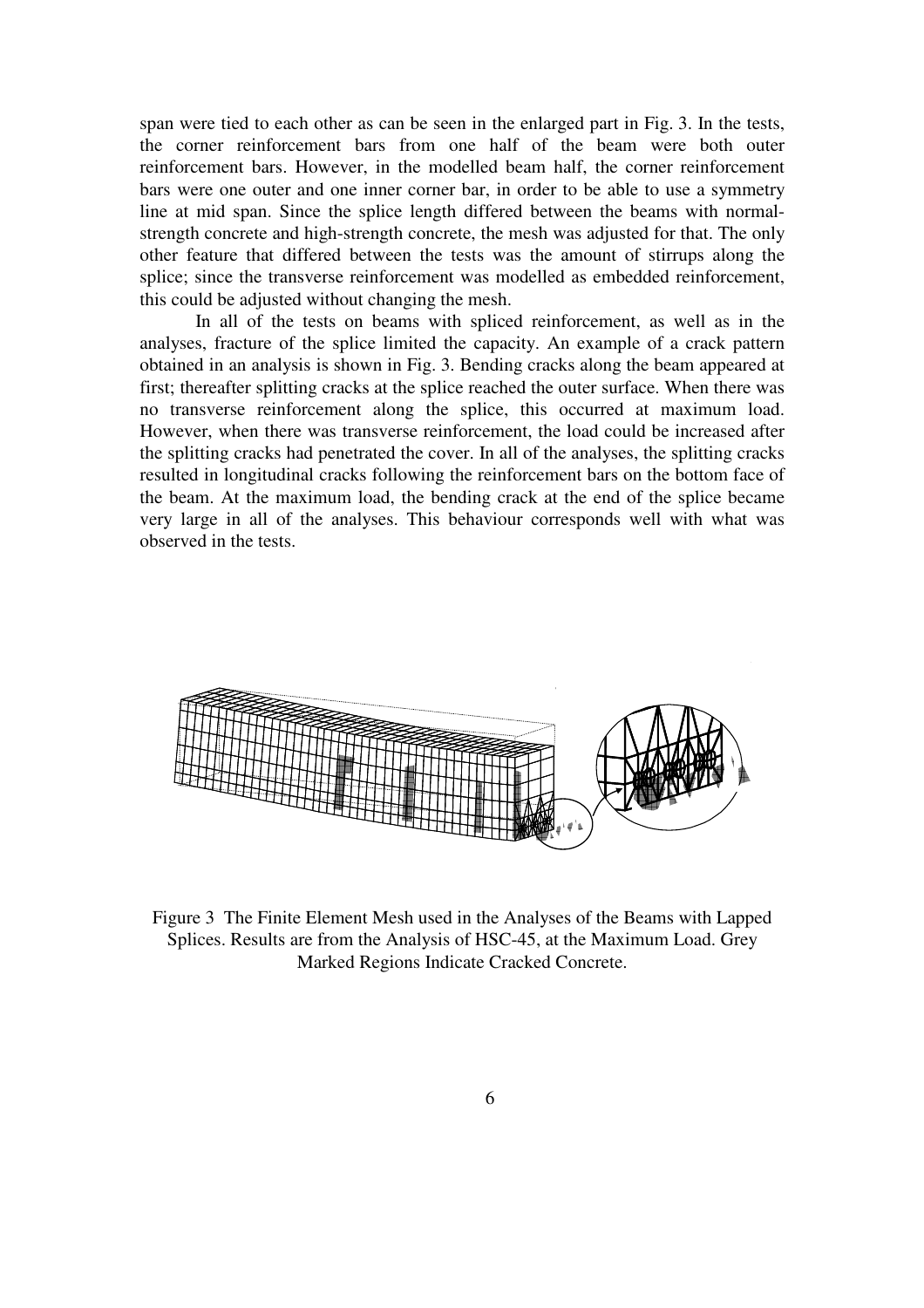A comparison of the load versus mid-span deformation from the tests and the analyses is shown in Fig. 4. As can be seen, the agreement is rather good, even though the capacities of the NSC-47 and HSC-47 are slightly overestimated. An example of the stress distribution along a splice is shown in Fig. 5, from the analysis of NSC-49, at the maximum load. There, it can be seen how the stress increased in the reinforcement bar along the splice length. The maximum stress in the reinforcement bar, at the lower edge of it, and the minimum stress, at the upper edge, are also indicated. It can be seen that the difference is increasing towards the end of the splice. This is due to the large bending crack at the end of the reinforcement splice, and because the reinforcement carried a small part of the moment. This local bending of the reinforcement was noted in all of the analyses on splices, and is probably one reason why the tensile forces in the reinforcement bars evaluated from the tests varied rather widely, see Table 1. These tensile forces were evaluated from measurements of strain gauges, one on each reinforcement bar at the end of the splice.



Figure 4 Comparison of Test Results and Analyses of the Anchorage in Splice Regions. The Descending Part of the Load in the Tests NSC-45 and HSC-45 are Dotted, since it Could not be Followed in the Tests.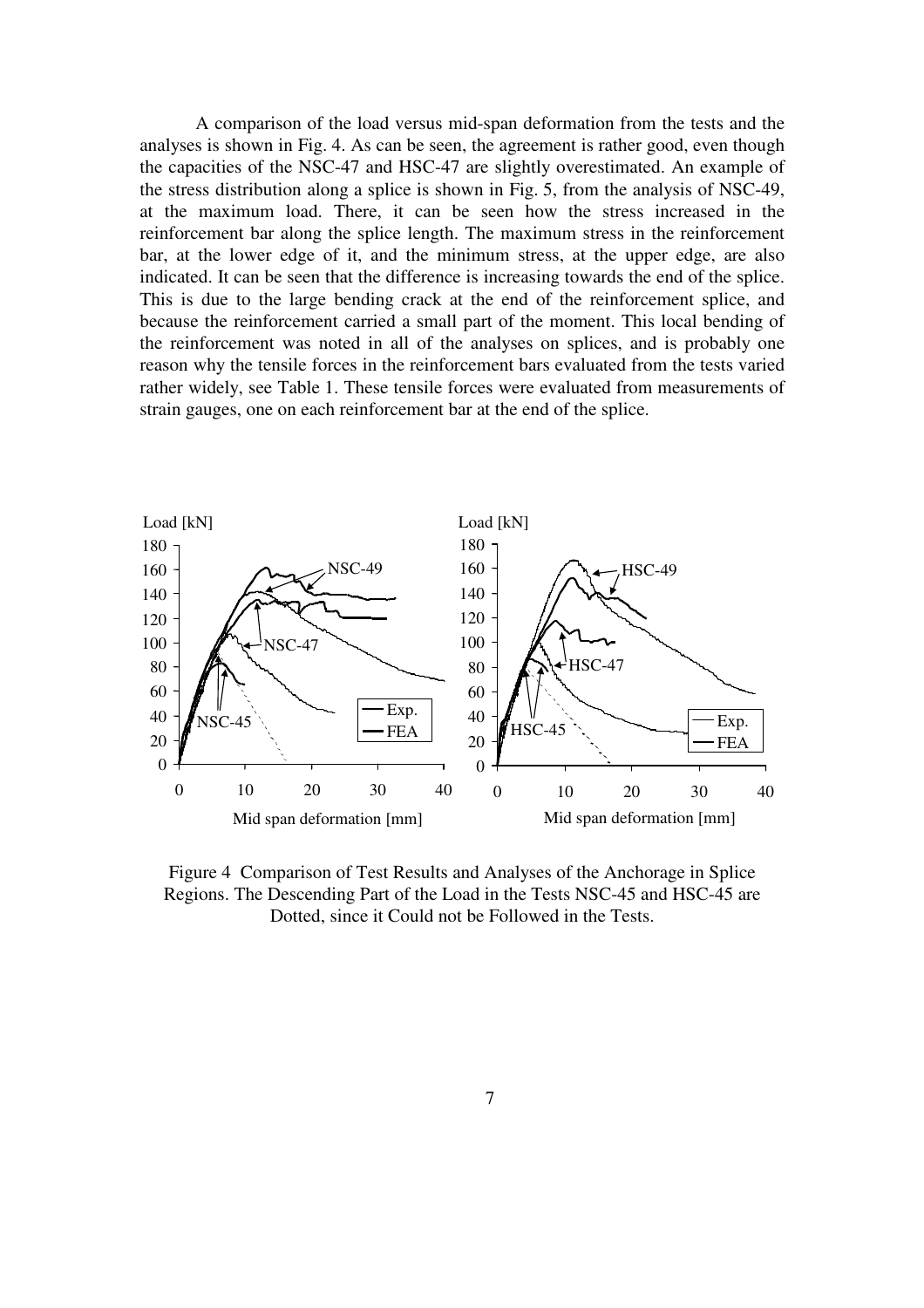

Figure 5 Stress Distribution along a Splice. Results from the Analysis of NSC-49, from the Outer Corner Bar.

In Fig. 6 (a), the bond stress distribution from the analyses, at the maximum load, is shown. The bond stress was calculated from the average of the steel stress distribution in all of the three bars in a cross-section. This means of presenting the bond stress was chosen since the difference between the bars was rather small. The influence of increased transverse reinforcement and increased concrete strength upon the bond stress are clearly shown. The decrease of the bond stress towards the end of the splice depends on the bending crack that appears there. At the bending crack, the slip changes direction and therefore decreases to zero, as can be seen in Fig. 6 (b); and with small slip, the bond stresses also become very small. In reality, the change in slip direction would be very sudden near the crack; however, in the analyses, the change in slip direction takes place in one or two elements, which leads to a more gradual decrease in slip. In Fig. 6 (b), it can also be noted that the slip at the maximum load in the beams without stirrups along the splice was markedly smaller than in the beams with stirrups. This is especially true for the high-strength concrete. This is because stirrups provide a possibility of stress redistribution, thus resulting in an increased ductility.

In conclusion, the overall behaviour of the analysed beams corresponded well with the response of the tested beams. The increase in strength and ductility of the splices due to the confinement of the stirrups was described in a reasonable way. Furthermore, the analyses could give information about the bond stress and the slip distribution along the splices.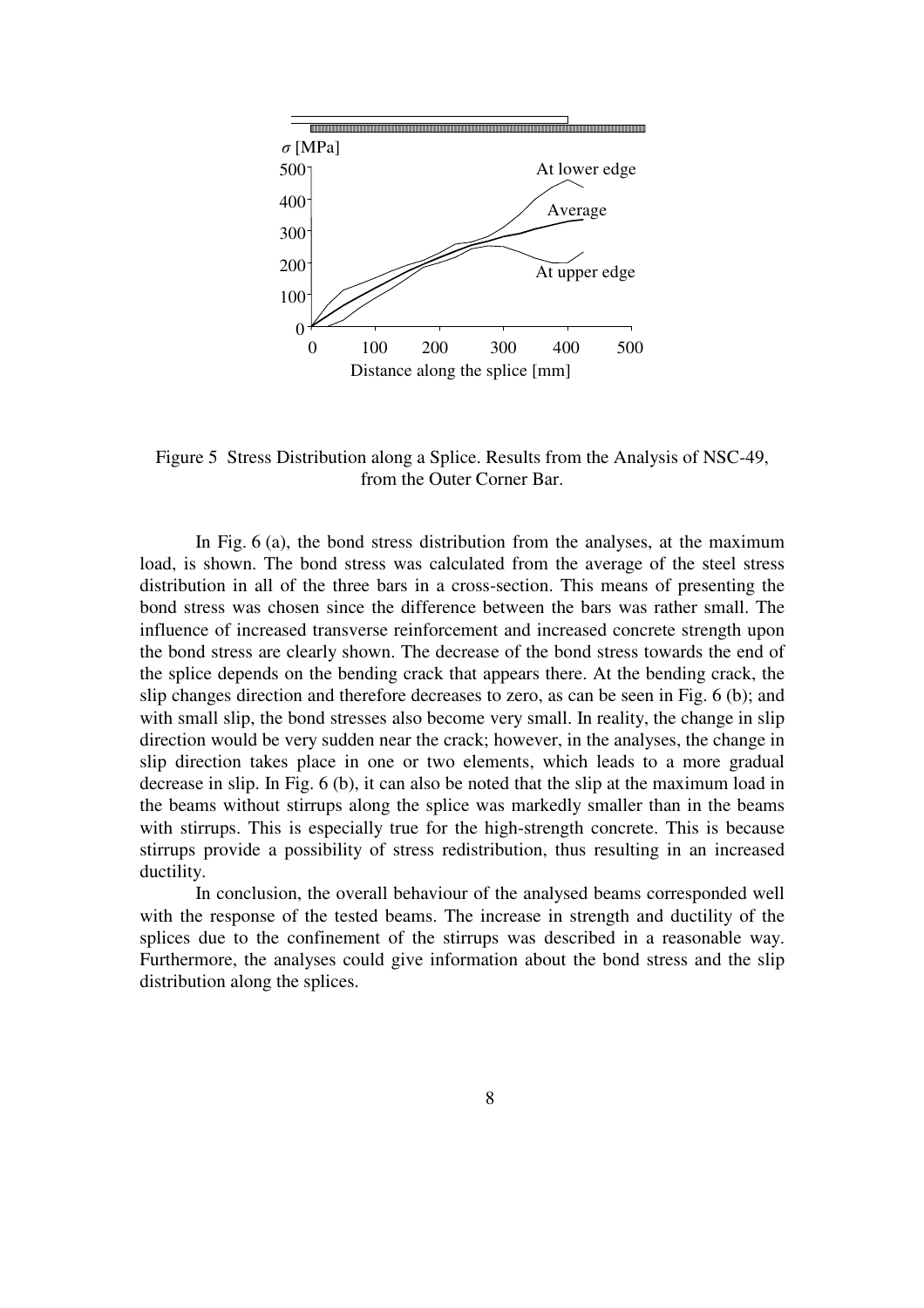

Figure 6 (a) Average of the Local Bond Stress Distribution, and (b) Average Slip Distribution, along the Splices from the Analyses, at the Maximum Load.

#### *Splice in corner region*

The bends of the reinforcement bars in corners generate splitting stresses perpendicular to the plane of the bend. When the reinforcement is spliced, additional splitting stresses arising from the anchorage of the reinforcement could decrease the bond capacity. By using detailed three-dimensional models, combined with the new model for the bond, these effects could be taken into account in the analyses. Four frame corners were tested and analysed for a closing moment; here, however, only one of them, where the splice capacity was limiting, will be discussed. For more information, see Lundgren (1999). The geometry of the detailing in the corner region is shown in Fig. 7 (a), and the tested and analysed load case is shown in Fig. 7 (b). The concrete had a compressive strength of 34 MPa. To limit the size of the model, only a thin slice of the frame corner was modelled. It had one reinforcement bar (in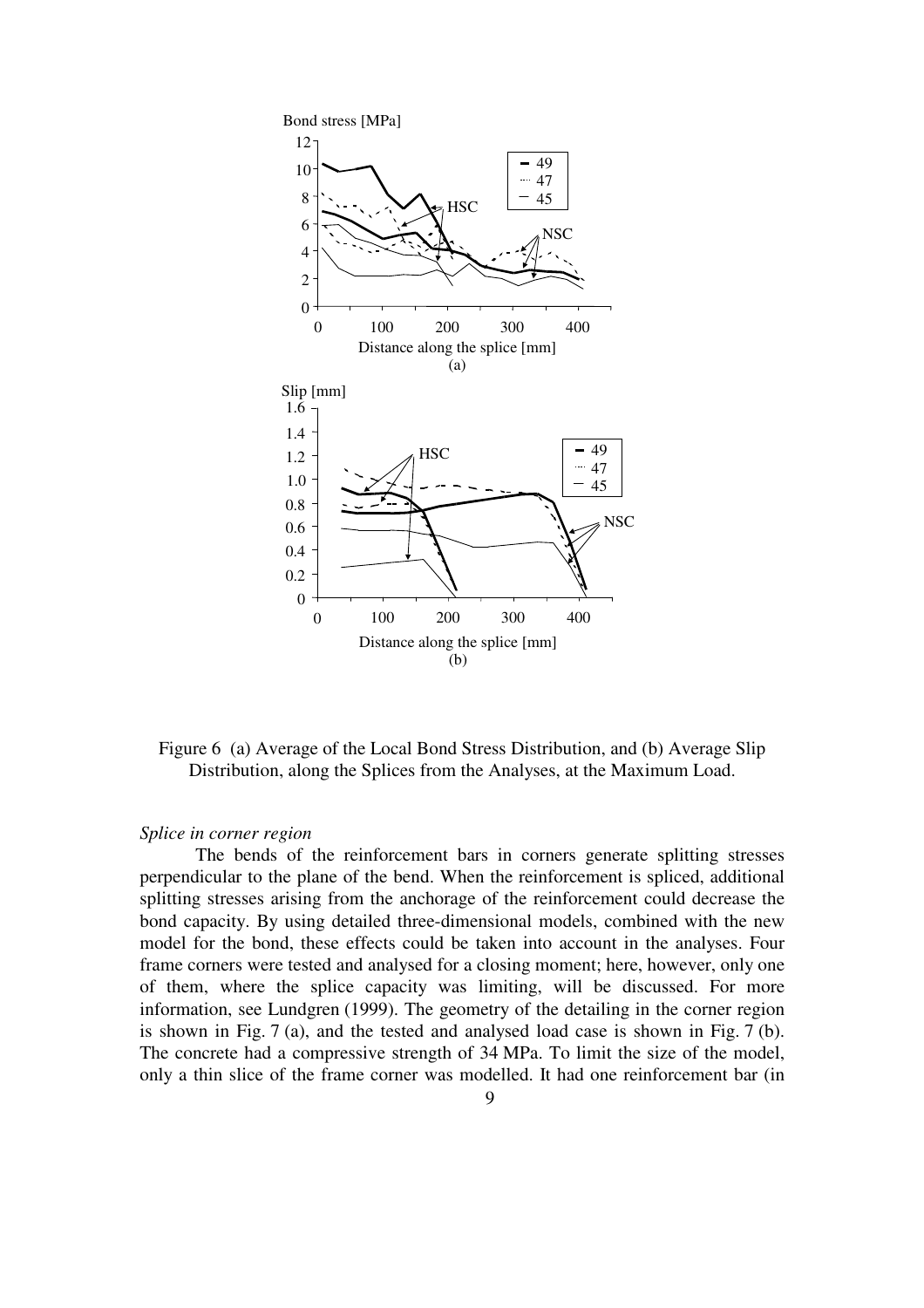the splice, two), and was extending halfway to the next reinforcement bar. Two analyses were carried out, for a centre slice and for an edge slice, with boundary conditions as shown in Fig. 7 (c). In the specimen tested, there were ten reinforcement bars. To enable comparisons between the analyses and the tests, the load obtained from the analyses of thin slices was multiplied by ten.



Figure 7 (a) Detailing in the Corner Region; Measurements in mm, (b) Tested and Analysed Load Case, and (c) Comparison of Test Results and Analyses.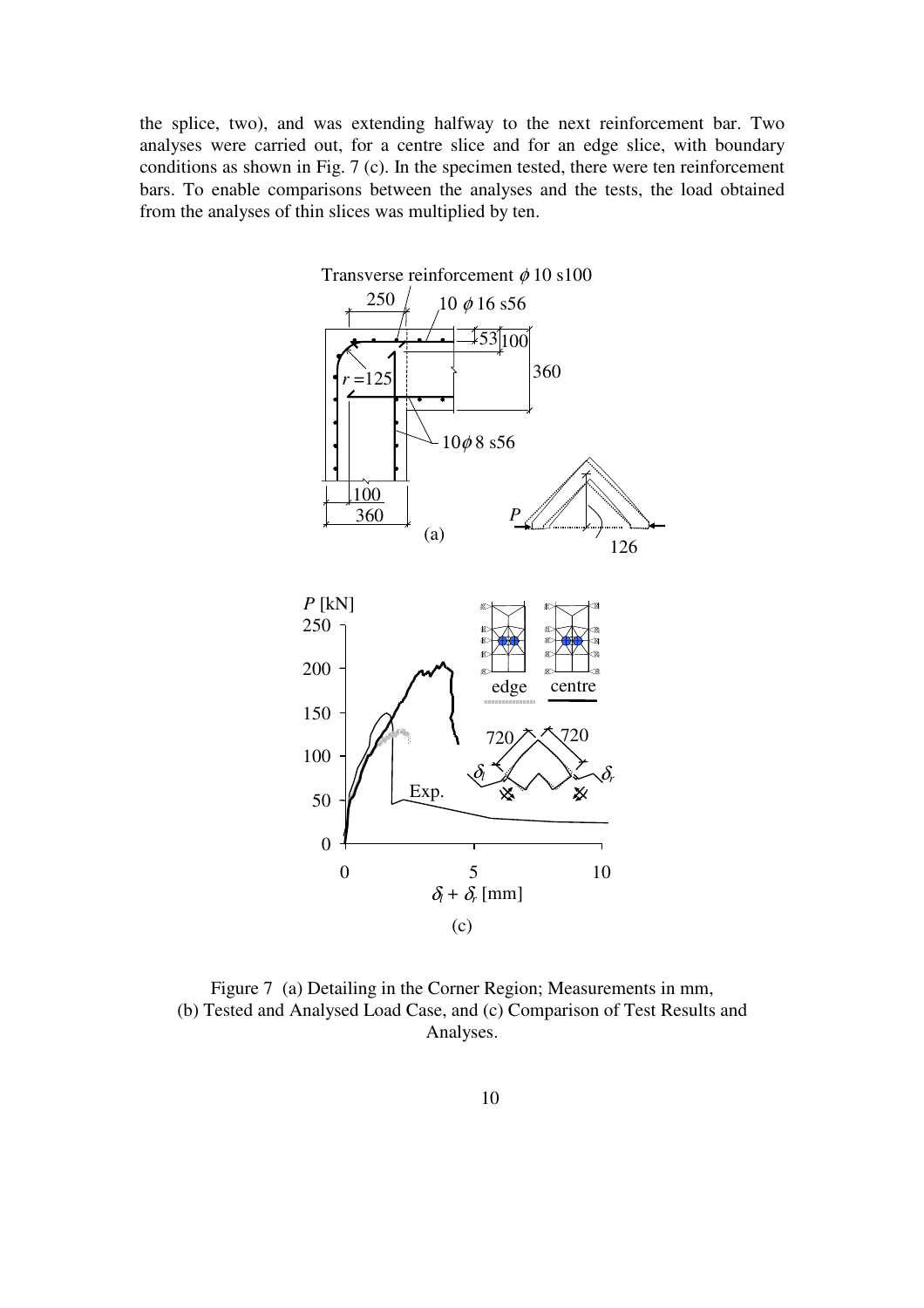In the experiment, the cracks around the splice were noted when the load was about 135 kN, and maximum load was obtained at 150 kN. In the analysis of a centre slice, cracks splitting the cross-section into two parts at the level of the reinforcement developed from the spliced reinforcement bars, and reached the symmetry lines at a load about 120 kN. The load could, however, continue to increase, since bond could still be carried along the sides of the reinforcement bars. When a load of about 200 kN was obtained, the capacity of the splice was reached; see Fig. 7 (c). In the analysis of an edge slice, the splitting crack was formed at a load corresponding to about 110 kN for the whole specimen, i.e. a load only slightly lower than that of the centre slice. The main difference between the two analyses was that, when there was a free edge, the load could not be increased much after the splitting crack had formed; the maximum load obtained was only 128 kN. As can be expected, the test results lie between the two analyses, see Fig. 7 (c), but closer to the analysis results from the edge slice. This indicates that when the outer reinforcement splices reach their capacity, the next reinforcement splices loose some of the support action from them. In this way, fracture of the splice is spread from the edges towards the centre.

#### **Anchorage in end regions**

The anchorage of ribbed bars in end regions has been investigated in an extensive study, consisting of both experiments and FE-analyses. The specimens tested and analysed were idealised beam-ends and simply supported beams subjected to four-point bending. In the beam-ends it was possible to study the influence of different support conditions under rather pure conditions. In the beam tests, on the other hand, the anchorage could be studied under more realistic load conditions, and the possibilities for stress redistribution could be studied. The study was carried out using two concrete types, a normal-strength and a high-strength concrete with cylinder compressive strengths of about 25 MPa and 100 MPa respectively. For more detailed information, see Magnusson (2000).

## *Anchorage with different support conditions*

Support conditions influence the anchorage behaviour significantly. The effect of support pressure acting perpendicular to the assumed split plane was studied in tests and finite element analyses of beam-ends; the specimens were either directly supported or indirectly supported as shown schematically in Fig. 8. Two or three ø16 bars were anchored in a 100 mm long anchorage region with a concrete cover of 16 mm. The normal-strength concrete specimens had two ø6 stirrups while the highstrength concrete specimens had two ø8 stirrups in the support region. The finite element mesh and boundary conditions adopted for the analyses are shown in Fig. 8.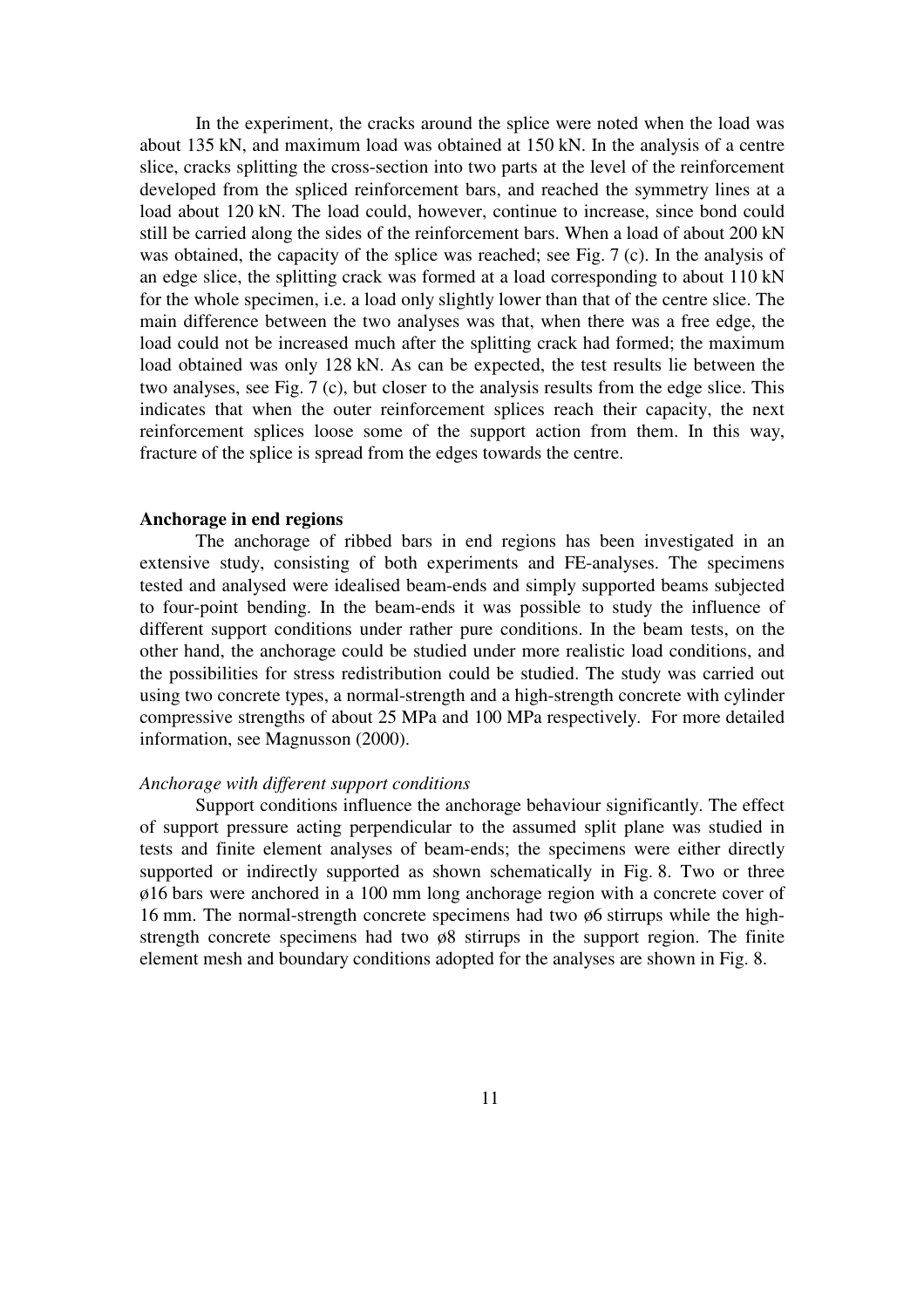

Figure 8 Finite Element Mesh and Boundary Conditions Adopted for the Analyses of the Beam-End Tests under Varying Support Conditions.

The tensile force versus end-slip relations, from the finite element analyses and from the tests of the specimens with two bars, are compared in Fig. 9. The notation gives information about the concrete type N or H; embedment length (100 mm); number of reinforcement bars, 2 or 3; direct or indirect support conditions, DS or IS; and that the test specimens contained stirrups S. Since the beam-ends were modelled using symmetry, the force in the two corner bars is the same in the analyses. Consequently, the tensile forces in the two corner bars are represented by one curve designated FEA 1,3.

It was concluded that the two support situations, with and without transverse pressure, give rise to two different stress states in the anchorage region. The transverse support pressure, caused by the support reaction in the directly supported beam-ends, provides for a more favourable stress state than that in the indirectly supported specimens. The value of the maximum tensile force obtained from the analyses was always closer to the higher of the two values registered in the tests; even so, the agreement between analyses and tests was good in general. A comparison of the analyses and the tests of the indirectly supported specimens (N100-2IS-S and H100-2IS-S) shows good agreement up to maximum load; also the post-peak behaviour was described in a satisfactory manner.

In the analysis of the directly supported normal-strength concrete specimen, N100-2DS-S, the increased stiffness of the ascending branch, caused by the transverse pressure, was simulated well; however, the model somewhat overestimated the maximum tensile force. The agreement between the test and analysis of the corresponding high-strength concrete specimen, H100-2DS-S, was good. For this specimen, in both the test and the analysis, the yield capacity of the reinforcement,  $F<sub>xy</sub> = 115$  kN, was reached prior to failure.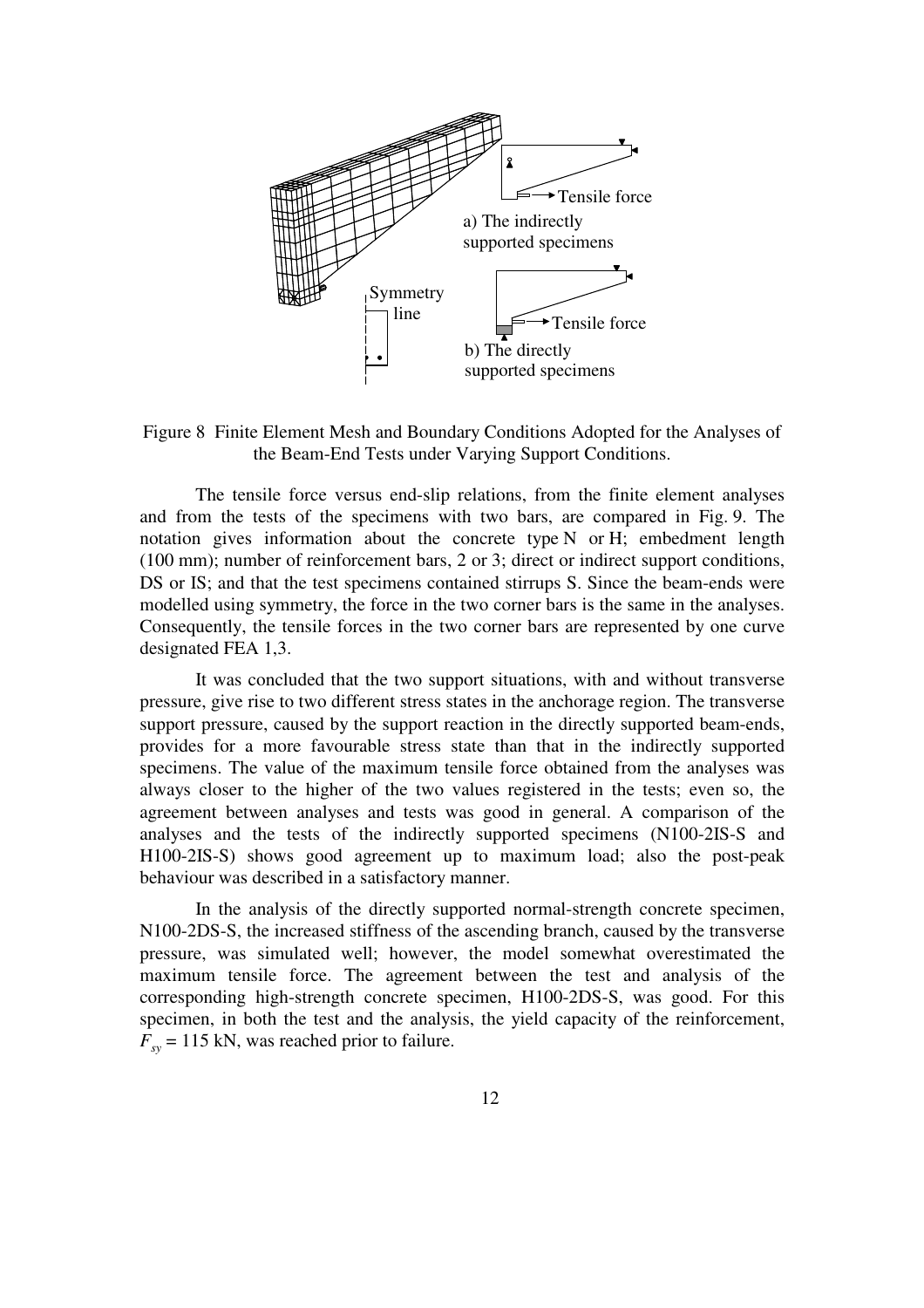

Figure 9 Test Results (TEST) from Beam-End Tests with Two Bars in Comparison with Numerical Predictions (FEA).

# *Anchorage at end region of simply supported beams*

Several tests of simply supported beams subjected to four-point bending were carried out. Here, two tests that have been analysed will be discussed, one with normal-strength concrete, NSC-21, and one with high-strength concrete, HSC-21. Both beams were under-reinforced and contained four K500ST  $\phi$ 20 bars as tensile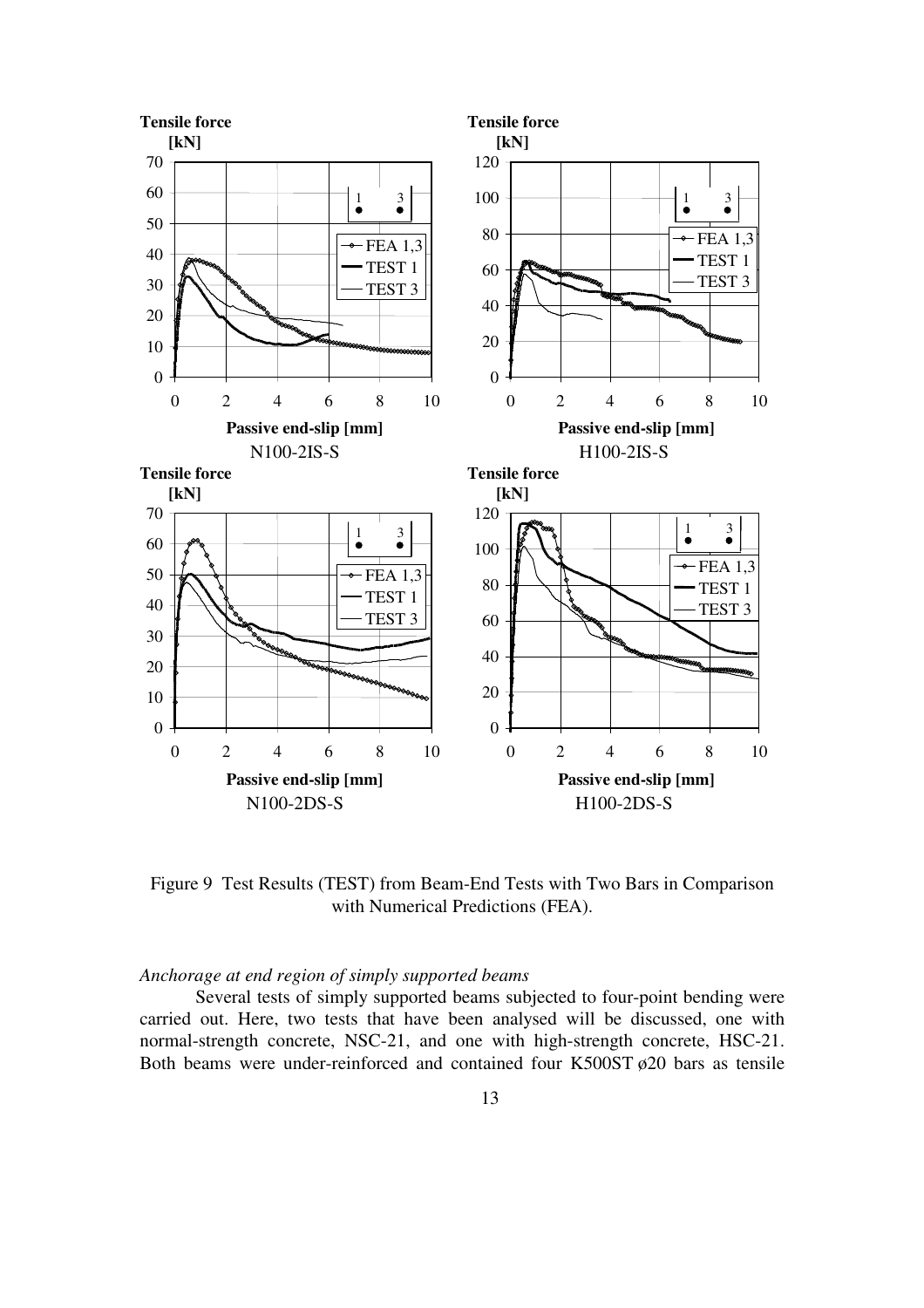reinforcement. The concrete cover was 20 mm and stirrups of the reinforcement type K500 ST ø6 were provided, one over the support and three in the shear span. Fig. 10 shows the mesh and the boundary conditions adopted.

The possibilities for stress redistribution were studied in finite element analyses. In Fig. 11 a comparison is made between the tensile force versus end-slip relations obtained from the tests and the analyses of beams NSC-21 and HSC-21. The comparison was done for cross-sections 130 mm from the end of the beams; i.e. outside the support region. The reason for this choice was that in this section all strain gauges attached to the main bars produced consistent results up to maximum load, which was not the case closer to the supports. The tensile forces from the tests were calculated using the results from the strain gauges. In general the test results ceased at maximum load, since the strain gauges were lost when the anchorage failed. The relations from the analyses were determined at the nodes in the centre of the bars. The agreement between analyses and tests is good, especially for the normal-strength concrete beam. The tensile force in the centre bars was higher than the force in the corner bars, in both analyses and tests.

The shape of the relations obtained from the analyses suggests that the anchorage failure of HSC-21 was more brittle than that of NSC-21. In the analyses of NSC-21 the confinement seemed sufficient for a rather ductile pull-out behaviour, although both radial splitting cracks and a global horizontal splitting crack between the bars had developed. For HSC-21 the same crack development was detected, but the anchorage behaviour was more brittle and, since the bond is modelled as a function of the available confinement, this appears to be the limiting factor. This can probably be related to the different tensile properties of the two concrete types, i.e. the relation between tensile strength and fracture energy.



Figure 10 Finite Element Mesh and Boundary Conditions Adopted for the Analyses of the Beam Tests.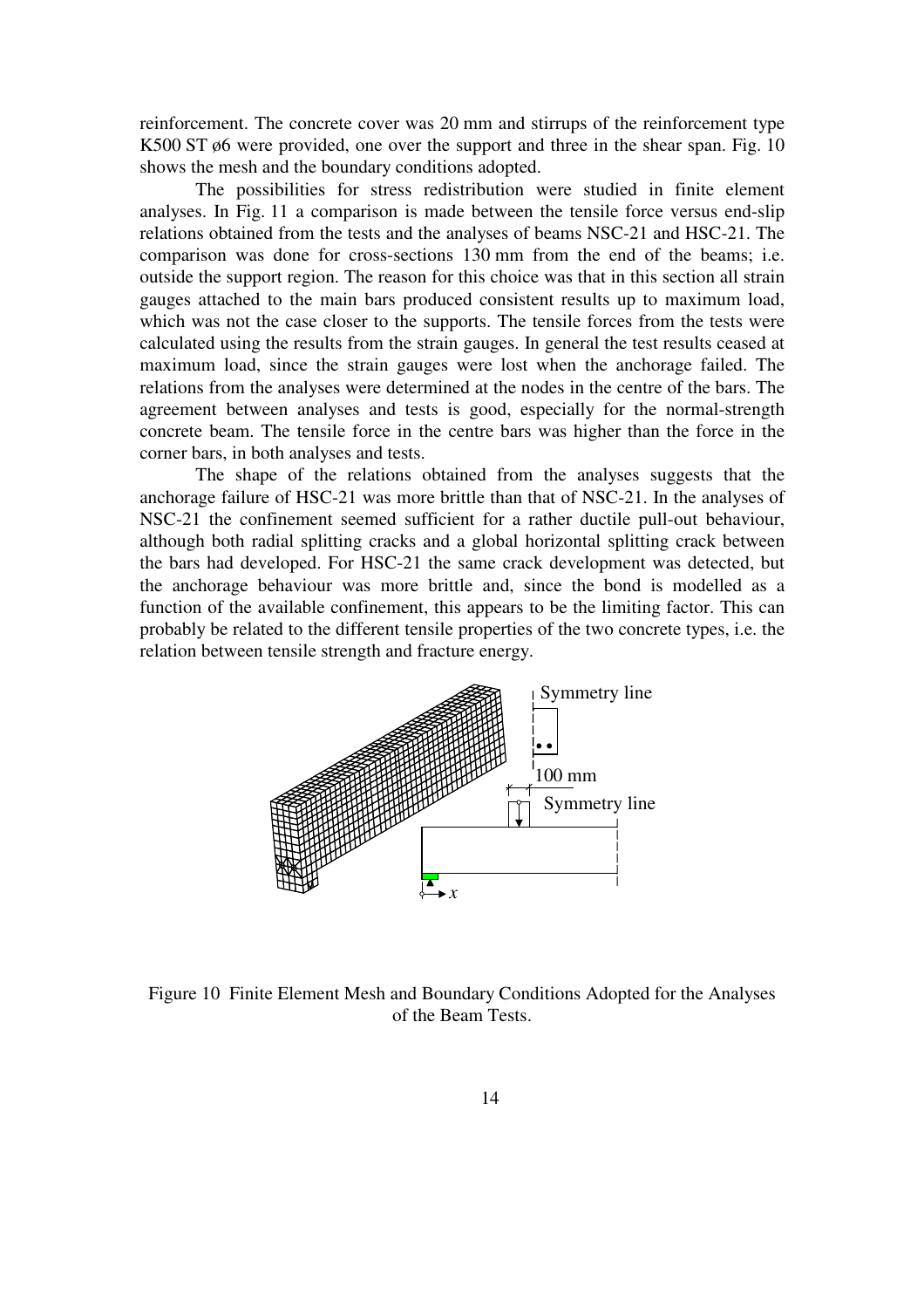



In the analyses of NSC-21, the maximum tensile force in the corner bars was reached well before the maximum load was reached, while the maximum tensile force in the centre bars was reached well after maximum load. For HSC-21, the maximum tensile force in the corner bars and the maximum load were reached at the same time, while the maximum tensile force in the centre bars was reached just after that. This suggests that there was redistribution of forces between the bars in both analyses, although the ability to redistribute forces was less in HSC-21 than in NSC-21.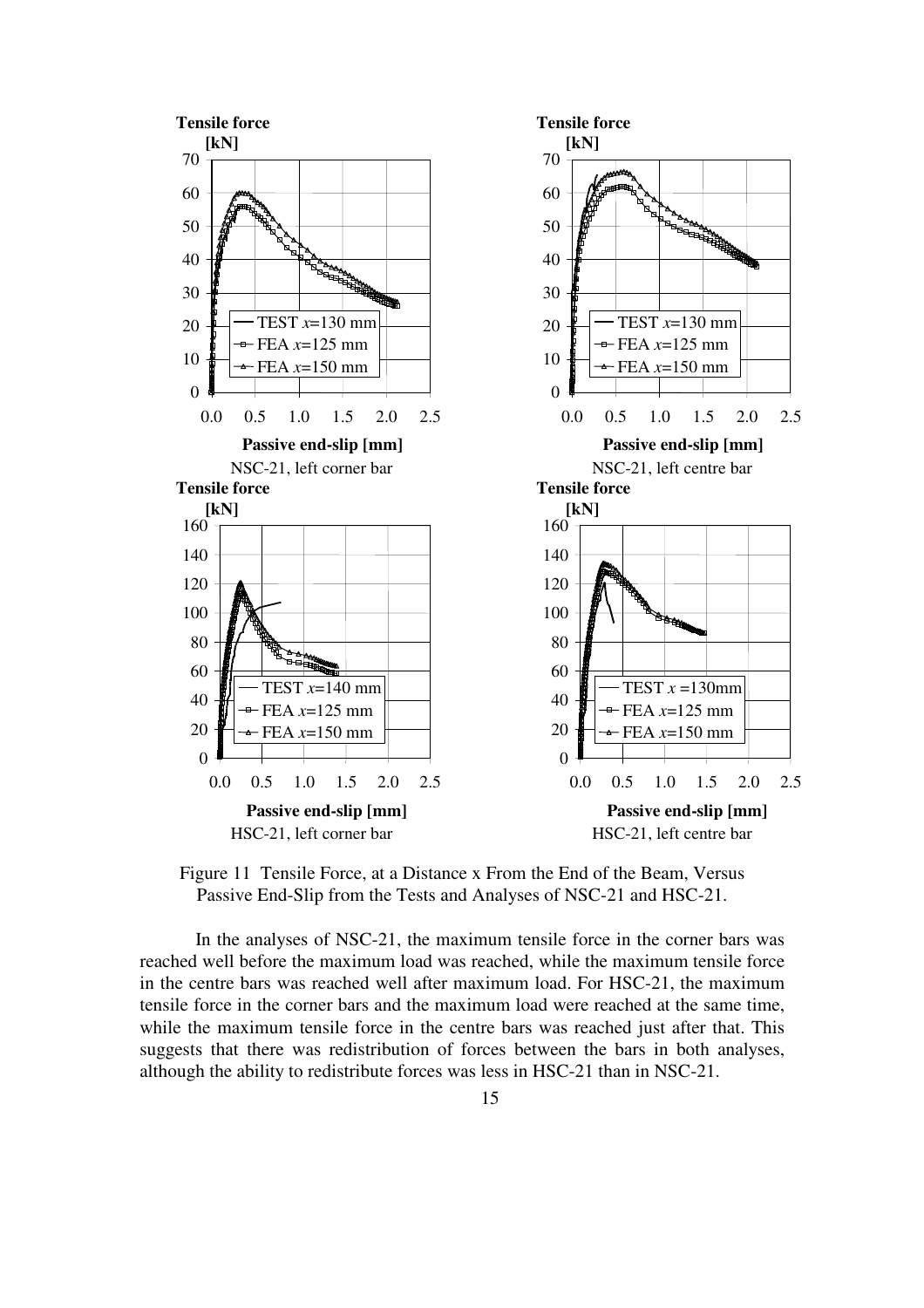The bond stress distributions obtained in the analyses are compared in Fig. 12. The main part of the force transfer between reinforcement and concrete took place above or close to the support, as was also observed in tests, see Magnusson (2000). The bond stress distributions for the high- and normal-strength concrete beams, at the same load levels, were similar. However, when comparing the bond stress distributions at maximum load, it is obvious that there was a much more uneven bond stress distribution at failure for HSC-21 than for NSC-21. This is also in agreement with the findings from the experimental studies.

#### **CONCLUSIONS**

The developed bond model was used in detailed three-dimensional analyses of anchorage regions. The analyses of beams with all reinforcement spliced with lap splices in the mid-span, together with analyses of a frame corner, with a reinforcement splice short enough to be limiting, show when compared with test results that the fracture of a lapped splice could be described in a reasonable way. The increase in strength and ductility due to stirrups along a splice was described by the analyses. The analyses of beam ends show that the effect of outer pressure is well described by the model. When no additional confinement from the support reaction was present, the development of splitting cracks reduced the anchorage capacity both in the analyses and in the tests. Also when additional confinement was provided by the support reaction, splitting cracks developed; however, they could be balanced by the transverse pressure and thus a higher capacity was obtained both in analyses and tests. The analyses show that the main part of the tensile force transfer between reinforcement and concrete takes place above or close to the support, as was also indicated in test results.



Figure 12 Bond Stress Distributions Obtained from the Analysis of NSC-21 (Anchorage Failure at  $Q = 159$  kN) and HSC-21 (Anchorage Failure at  $Q = 296$  kN).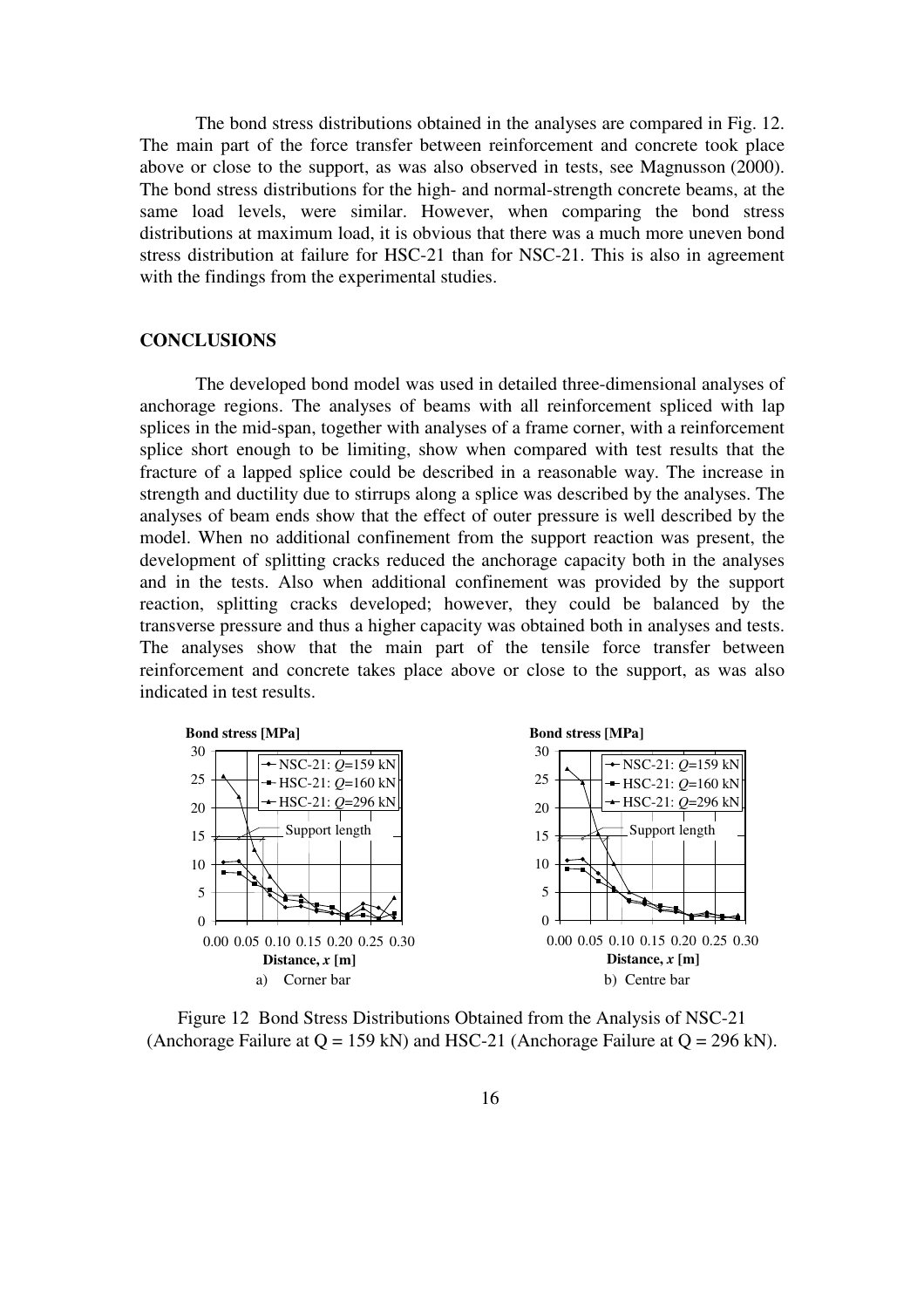The model was earlier calibrated for normal-strength concrete, but the analyses here show that this calibration also gives satisfactory results for high-strength concrete. The anchorage capacity of a high-strength concrete specimen was higher than that of a comparable normal-strength specimen, however, the behaviour of the high-strength concrete specimens was, in general, more brittle. Moreover, the analyses of anchorage at the end region of simply supported beams suggested that in the highstrength concrete beam it was difficult to redistribute the tensile forces between the anchored bars. This can most likely be related to the different tensile properties, i.e. the relation between tensile strength and fracture energy, of the two concrete types analysed. Furthermore, it was observed that the bond stress distribution at failure was more uneven for high-strength concrete than for normal strength concrete.

Since all of the analyses corresponded well with the measured responses, it can be concluded that the developed bond model could describe the behaviour of the different anchorage situations in a satisfactory way, and thus can be used for further studies of different anchorage situations.

#### **REFERENCES**

- CEB (1995): *High Performance Concrete, Recommended Extensions to the Model Code 90, Research Needs.* Bulletin d'Information 228, Lausanne, Switzerland.
- CEB (1993): *CEB-FIP Model Code 1990*. Bulletin d'Information 213/214, Lausanne, Switzerland.
- Cox, J. V. and Herrmann L. R. (1999*)*: Validation of a plasticity bond model for steel reinforcement. *Mechanics of Cohesive-Frictional Materials*. Vol. 4, July 1999.
- Cox, J. V. and Herrmann L. R. (1998*)*: Development of a plasticity bond model for steel reinforcement. *Mechanics of Cohesive-Frictional Materials*. Vol. 3, April 1998.
- Cox, J. V. (1994*)*: *Development of a Plasticity Bond Model for Reinforced Concrete Theory and Validation for Monotonic Applications*. Naval Facilities Engineering Service Centre, Port Hueneme, USA.
- Lundgren, K. and Gylltoft, K. (2000): A model for the bond between concrete and reinforcement. *Magazine of Concrete Research*, Vol. 52, No. 1, Feb. 2000.
- Lundgren, K. (1999): *Three-Dimensional Modelling of Bond in Reinforced Concrete: Theoretical Model, Experiments and Applications*. Ph. D. Thesis. Publication 99:1, Division of Concrete Structures, Chalmers University of Technology, Göteborg, Sweden.
- Magnusson, J. (2000): *Bond and Anchorage of Ribbed Bars in High-Strength Concrete*. Ph. D. Thesis. Publication 00:1, Division of Concrete Structures, Chalmers University of Technology, Göteborg, Sweden.
- Robins, P. J. and Standish, I. G. (1984): The influence of lateral pressure upon anchorage bond. *Magazine of Concrete Research*, Vol. 36, No. 129, Dec. 1984.